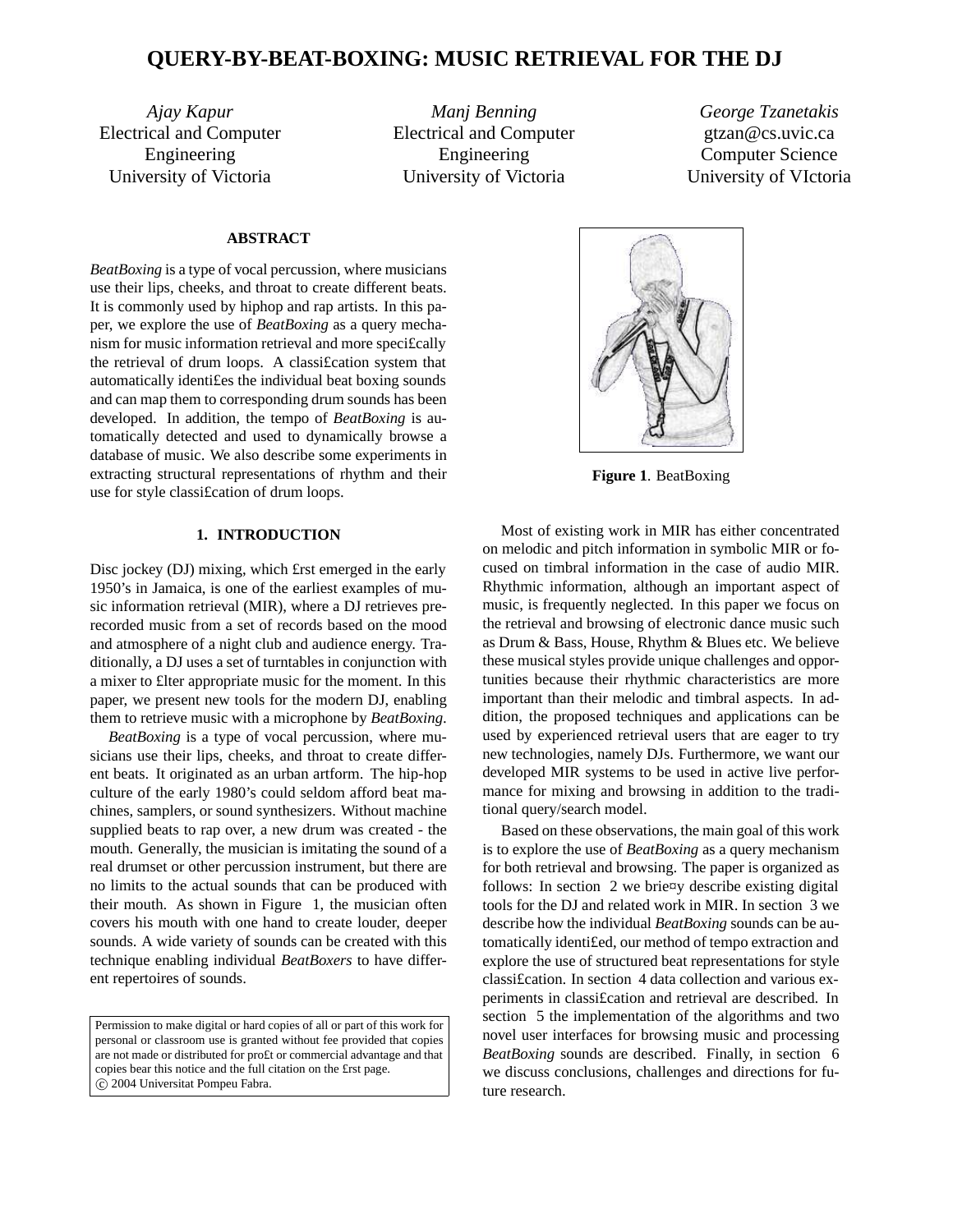## **2. RELATED WORK**

Research in building novel digital systems for DJ's is a growing area. There are a number of commercial products such as *Final Scratch* <sup>1</sup> by Stanton, which is a turntable controller that uses special records to send position sensor data to the computer. *Tracktor* <sup>2</sup> by Native Instruments is a powerful software that includes graphical waveform displays, tempo recognition, automatic synronization, realtime time stretching, and ten cue points for live mixing of MP3, WAV, AIFF, and audio CD formats.

Academic research on building tools for the DJ is also becoming more commonplace. *AudioPad* [1] and *Block Jam* [2] are both performance tools for controlling playback of music on sample based sequencers. *Mixxx* [3] is software used both in realistic performance setting and as a means to study DJ interface interaction.

Another important area of in¤uence is automatic rhythm analysis. Initial work in this area such as [4, 5] concentrated on the extraction of tempo but more recent work has looked into extracting more detailed information. The classi£cation of ballroom dance music based on rhythmic features is explored in [6]. The extraction and similarity of rhythmic patterns independently of the actual sounds used to produce them is explored in [7] using a Dynamic Programming approach. The classi£cation of different percussive sounds using the ZeroCrossing Rate is described in [8]. The idea of using the voice as a query mechanism is explored in the different context of Indian tabla music in [9]. Finally, our approach to Query-by-Beat-Boxing although based on rhythm rather than melodic information shares some similarities with query-by-humming systems such as [10, 11].

On the application side, an important in¤uence has been the idea of a music browsing space where the visual information is correlated with music similarity and relations. Examples include the exploration of music collections by using visual representations of Self-Organizing Maps[12], using a fast version of multidimensional scaling (MDS) called Fast Map in [13] and the use of direct soni£cation in the Sonic Browser [14].

## **3. AUDIO ANALYSIS AND CLASSIFICATION**

The £rst step in Query-by-BeatBoxing is to identify the individual vocal percussion sounds. This stage roughly corresponds to the pitch detection-segmentation stage in Query-by-Humming. Audio drum loops are signi£cantly different for vocal *BeatBoxing* loops and therefore require different analysis methods. Because our goal is to be able to retrieve from databases of drum loops, we need to be able to convert audio drum loops into some representation that can be used for similarity matching between those different types of signals.



**Figure 2**. Graphs showing time and frequency domain of vocal bass drum, snare drum and high hat

## **3.1. BeatBoxing sound identi£cation**

Most commonly *BeatBoxing* techniques include sounds which imitate a real drumset such as bass drum, snare drum, and high-hat. However, advanced vocal percussion has no limits to the sounds that can be produced, including noises such as simulated turntable scratches and humming-along the beat. In our experiments, three general types of of beat boxing sounds were analyzed and classi£ed. The £rst is a bass drum vocal hit that is characterized by lower frequency coming from the chest of the performer. The second is a snare drum vocal hit that is created by the quick pass of air through the teeth. The third is a high-hat vocal hit, which is characterized by a 'S' sibilance sound, created by the tongue arching upward to the roof of the mouth. Figure 2 shows graphs of the time and frequency domain plots for these three types of vocal hits.

One important observation is that the spectral and dynamic characteristics of the vocal drum sounds are not directly similar to the corresponding real drum sounds so an audio feature extraction and classi£cation stage is required to identify the sounds. The produced vocal percussive sounds have short duration (average 0.25 seconds) and therefore a single feature vector is computed for the duration of the sound.

For the feature extraction we experimented with a variety of feature sets proposed in the literature. The following features were considered:

- Time Domain features: ZeroCrossings, Root-Mean-Squarred Energy (RMS) and Ramp Time
- Spectral Domain features: Centroid, Rolloff, and Flux
- Mel-Frequency Cepstral Coefficients (MFCC) [15]
- Linear Predictive Coefficients (LPC) [16]

<sup>1</sup> http://www.finalscratch.com (April 2004)

 $2$  http://www.native-instruments.com (April 2004)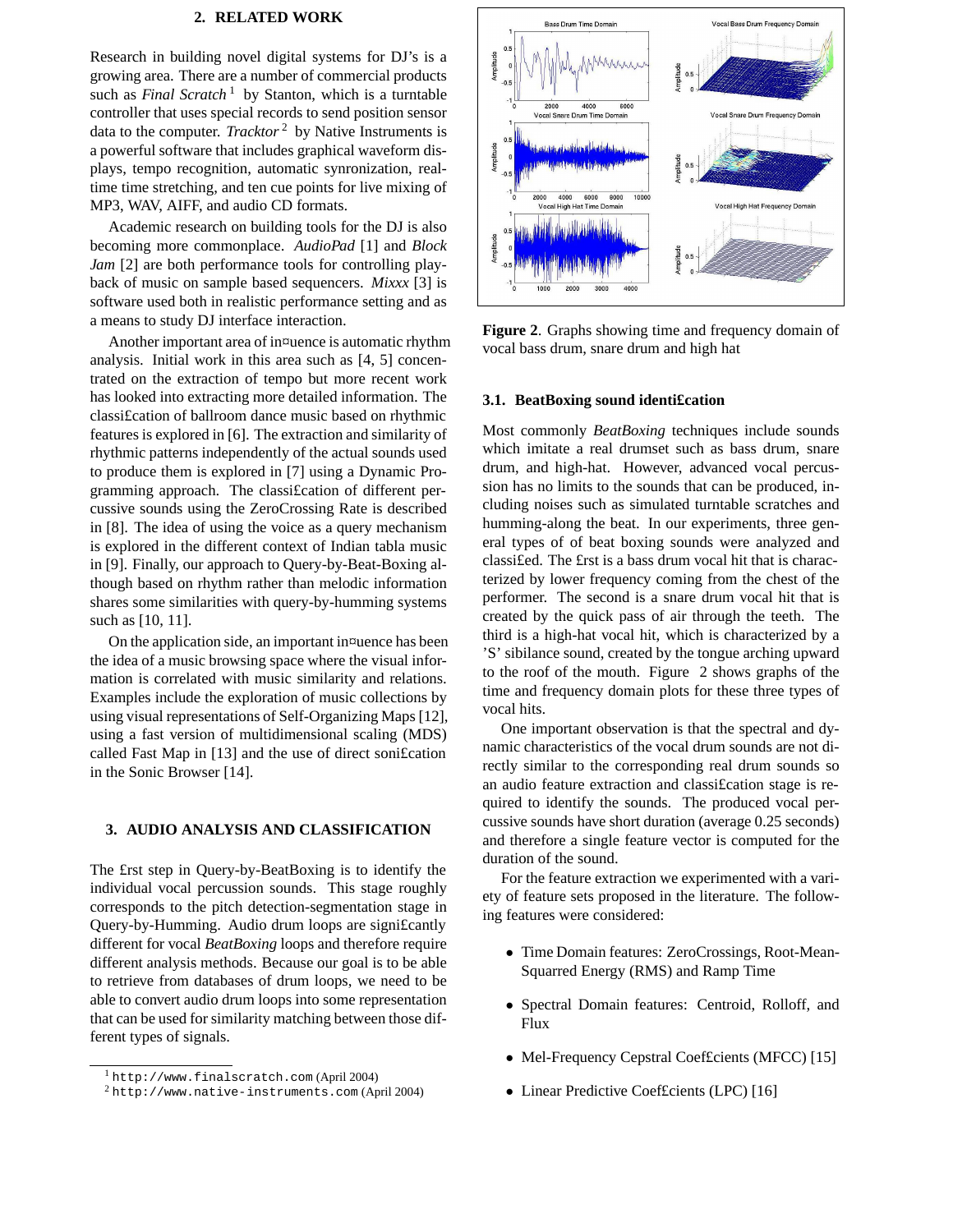

**Figure 3**. Scatter plots for feature analysis showing three clusters (bass (star), snare (circle), high hat (rectangle)

• Wavelet-based features: Means and standard deviations of wavelet coef£cients in each subband [17]

An analysis of the classi£cation ability of each feature set was performed by training machine learning classi£ers as well as examining scatter plots of the corresponding data. The best single dimensional features were Zero-Crossing, Spectral Centroid and Rolloff. LPC and MFCC coef£cients performed better than the wavelet-based features. Figure 3 shows two-dimensional scatter plots of the two highest principal components of the LPC and MFCC multi-dimensional features. The three classes of interest are clearly separated visually. Classi£cation results are provided in section 4.

## **3.2. Rhythm Analysis**

Audio drum loops are signi£cantly different from vocal *BeatBoxing* sounds. Although a method based on individual percussion sound identi£cation such as the one described in subsection 3.1 could also be utilized for audio drum loop analysis; our initial experiments in that direction showed that this is not the case.

The main reasons are: 1) audio drum loops, unlike vocal percussion, contain a large variety of different sound samples, and 2) there is significant overlap in time between the individual drum sounds. Therefore, a different approach was followed in the analysis of drum loop sounds.





**Figure 4**. Beat Histogram Calculation Diagram



**Figure 5**. Beat Histogram

In order to analyze the drum loops, the signal is separated into different frequency bands using a Discrete Wavelet Transform (DWT). The envelope of each band is calculated using Full Wave Recti£cation, Low Pass Filtering and Normalization. This front-end is based on the method for the calculation of Beat Histograms described in [18]. The Beat Histogram (BH) shows the distribution of various beat periodicities of the signal. For example a piece with tempo 60 Beats-per-Minute (BPM) would exhibit BH peaks at 60 and 120 BPM (quarter and eight notes respectively). Figure 4 shows a schematic diagram of the this calculation. Figure 5 shows a BH for a piece of Rhythm and Blues music (notice the peaks at 96 BPM (main tempo) and 192 BPM).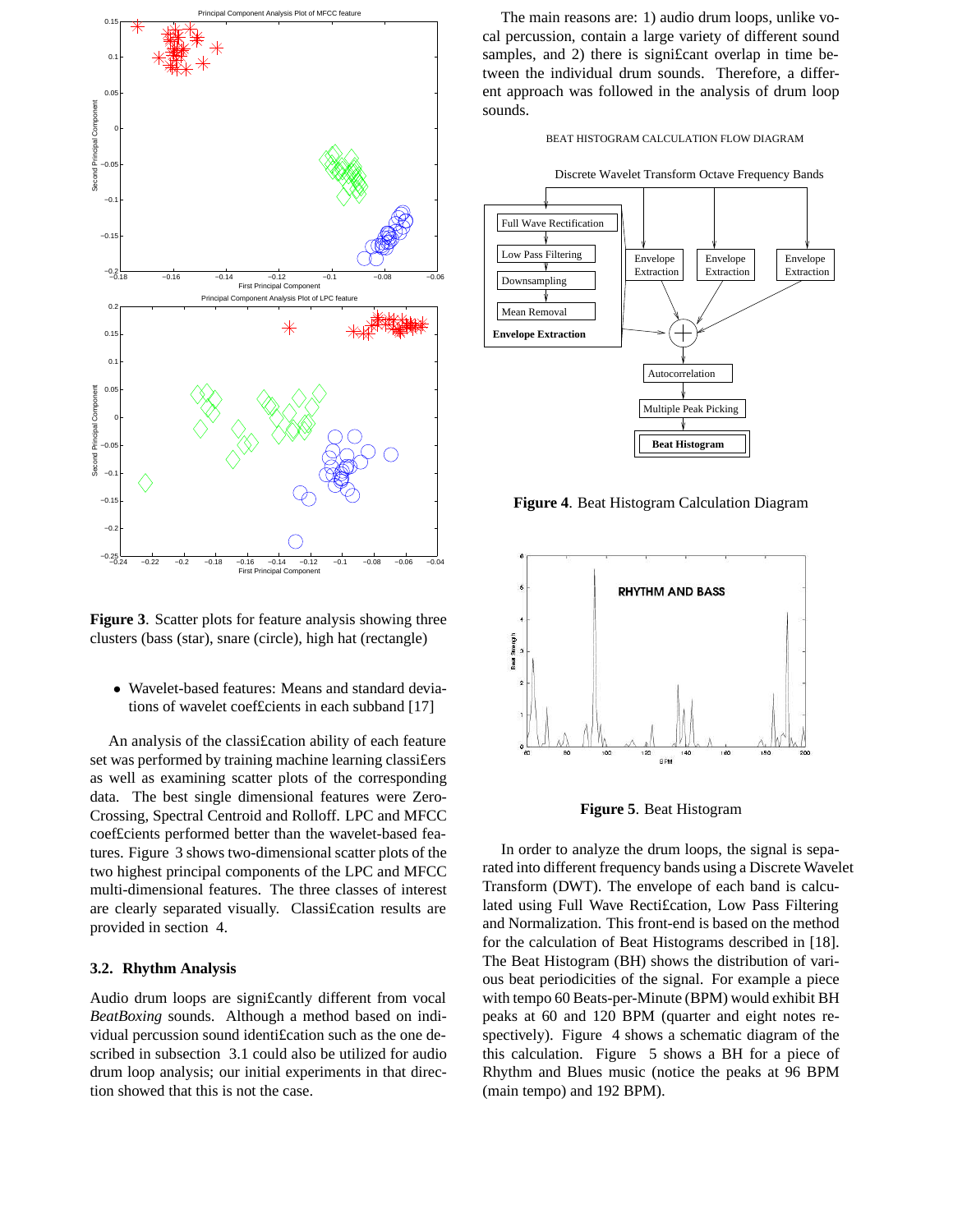

**Figure 6**. Original signal followed by low and high wavelet bands showing the separation of bass drum sounds from high-hat sounds

The main peak of the BH (subject to some heuristics) is selected as the tempo of the beat boxing signal or the drum loop that is processed. This automatically detected tempo information is used in *Musescape* for live browsing of drum loops and dance music as described in section 5. In addition, several features characterizing the BH can be computed and used for subsequent analysis such as similarity retrieval and classi£cation. The BH features described in [18] are utilized in this paper.

In addition to calculating the BH, each subband of the DWT can be processed separately to identify the tracks of individual drum sounds. Figure 6 shows three waveforms displays of a audio drum loop. The top waveform is the original signal. The second waveform contains a low frequency subband of the wavelet decomposition and the third waveform contains a high frequency subband. It easy to see (and hear) that the low frequency band contains mostly the bass drum sounds and the high frequency band contains mostly the high-hat sounds. The advantages of using the subband approach for detecting the drum tracks include: handling of sound overlap (a high-hat sound that is played at the same time as the bass drum sound is still identi£ed) and that no classi£cation model based on speci£c sounds is utilized.

One obvious question is whether a similar wavelet analysis could be applied to the *BeatBoxing* signals. Indeed it can be used but the main reason we choose not to do so is that the wavelet analysis approach is more computationally intensive and doesn't give any better results than the individual sound identi£cation method. In a similar fashion to the query-by-humming approach, the processing of the query has to be fast but the targets (in this case the drum loops) can be preprocessed beforehand. Therefore query processing time is an important concern but target processing time is not as important.

## **3.3. Structural Representations - Matching**

Once the vocal percussion signals and drum loops have been analyzed then we would like to develop methods for content-based similarity retrieval and classi£cation. In order to experiment with various algorithms the following three tasks were chosen: 1) retrieval using as query a drum loop at a different tempo from the one contained in the target database, 2) retrieval using as query a vocal rendition of a particular drum loop from a target database of audio drum loops, and 3) classi£cation of drum loops into 4 styles (described in section 4).

Our £rst attempt in that direction was using features computed using the BH representation proposed in [18]. Although, this approach works for music retrieval and musical genre classi£cation, the results were not particularly good for our task. We believe this is due to the fact that drum loop classi£cation requires more detailed information than the BHs provide. BHs are good at telling apart HipHop from Rock music but don't contain the detailed information required to identify or classify a particular drum pattern. Some results of style classi£cation of drum loops using features based on the BH are presented in section 4. The results are signi£cantly better than random but there is room for improvement.

Another approach that has been proposed in the literature [7] is the use of dynamic programming to time-align trajectories of feature vectors to detect similar drum patterns. Our initial experiments with this approach were not encouraging. We believe the main reason is that the spectral characteristics of vocal percussion sounds are very different from the characteristics of actual drum loop sounds. In addition, this approach suffers from the drawback of not directly handling the overlap of percussive sounds.

We are currently exploring the separate extraction of features on each band for classi£cation and similarity retrieval. Preliminary results are encouraging but a full scale evaluation hasn't yet been conducted.

#### **4. EXPERIMENTS**

#### **4.1. Data collection**

For *BeatBoxing* vocal hit identi£cation, a total of 75 sound-£les were recorded by two different "beatboxers": 25 vocal bass drums, 25 vocal snare drums and 25 vocal high hats. For retrieval experiments, we created a database of 200 sound£les of four genres of dance music, typically played by DJ's: Drum & Bass (DnB), House, Rhythm & Blues (RnB), and Reggae (Dub). These sound£les were obtained using pre-recorded loops from *Dr. Rex Drum Sequencer* in *Reason* <sup>3</sup> . Each of the 100 loops chosen for the experiments has a default tempo at which it is normally played. For each of the four genre's, 25 samples of loops at the default tempo were recorded, as well as 25 samples of a time stretched or shrunk version at 120 BPM to use for tempo-invariant recognition analysis. These £les were also recorded at 44100 Hz.

 $3$ http://www.propellerheads.se (March 2004)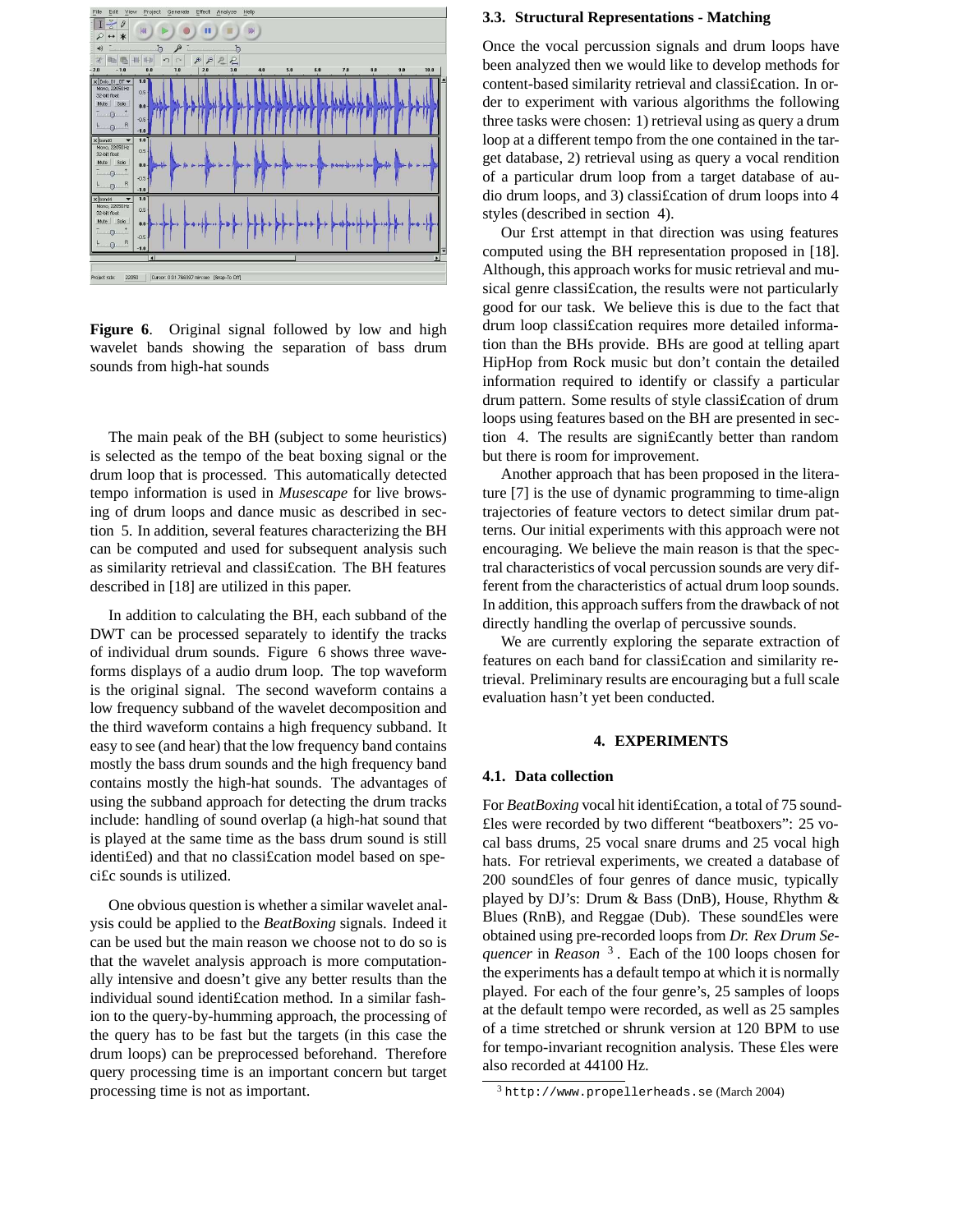|                  | zcr  | spc  | spr  | lpc | mfcc |
|------------------|------|------|------|-----|------|
| Vocal Bass Drum  | 100  | 100  | 92   | 100 | 88   |
| Vocal Snare Drum | 100  | 96   | 92   | 100 | 88   |
| Vocal High Hat   | 92   | 88   | 96   | 88  | 92   |
| <b>Overall</b>   | 97.3 | 94.7 | 93.3 | 96  | 89.3 |

**Table 1**. Percentages of classi£cation accuracy for *Beat-Boxing* sounds (zcr = ZeroCrossing, spc,r = Spectral Centroid,Rolloff)

Furthermore, two professional *BeatBoxers* performed 12 selected beats (3 for each genre). Two versions for each beat were recorded: (1) listening with headphones to the corresponding *Dr. Rex* loop at default tempo and recording the performance, and (2) performing a memorized beat without any metronome.

All the voice recordings were recorded using an AKG C1000 microphone into a *Protools DIGI 002* sequencer at a sampling rate of 44100 Hz. All £les were normalized before analysis and experimentation.

# **4.2. Classi£cation**

Table 1 shows some representative classi£cation percentage accuracy results for the identi£cation of individual vocal *BeatBoxing* sounds. These results are calculated using backpropagation Arti£cial Neural Network (ANN) using leave-one-out cross-validation. The best single dimensional feature was number of ZeroCrossings (zcr) and the best multi-dimensional feature set were the Linear Prediction Coef£cients (lpc). The fact that a single feature is so good at discriminating these sounds enables ef£cient realtime implementation for the applications described in section 5. We also experimented with a variety of other features and parameters but the results are not signi£cantly different.

One of the common ways to test the effectiveness of a feature set for describing musical content is style/genre classi£cation experiments. Although, ultimately our goal is to have a feature representation that is useful for drum loop retrieval, evaluating such a feature set directly requires extensive user studies to obtain relevance values. On the other hand ground truth for style classi£cation (although fuzzy even for humans) can be obtained easily. To make sure that the results are based on beat patterns rather than tempo information all the drum loops were generated at 120 beats-per-minute (bpm). Although this constraint probably underestimates the true classi£cation accuracy as tempo information can be an important cue, we wanted to make sure the results were purely based on the drum pattern characteristics.

Table 2 shows the classi£cation accuracy percentage for style identi£cation using drum loops at the same tempo. Four styles were considered: *Dub, Drum & Bass, House, and Rhythm & Blues*. The following classi£ers were compared: a Naive Bayes classi£er (BAYES), a backpropagation Arti£cial Neural Network (ANN), a Support Vector

|     | <b>RND</b> | BAYES | <b>ANN</b> | <b>SMO</b> | <b>NN</b> | <b>HUM</b> |
|-----|------------|-------|------------|------------|-----------|------------|
| 4st |            |       | 49         |            |           |            |
| 3st | っっ         | 65    |            |            | 65        |            |

Table 2. Percentages of style classification accuracy for drum loops (Dub, Drum & Bass, House, Rhythm & Blues), st is styles

|            | <b>DUB</b> | <b>DNB</b> | <b>HSE</b> | <b>RNB</b> |
|------------|------------|------------|------------|------------|
| <b>DUB</b> | 21         |            |            |            |
| <b>DNB</b> | 3          | 20         |            |            |
| <b>HSE</b> |            |            | 13         |            |
| <b>RNB</b> | 8          | 4          |            |            |

**Table 3**. Confusion matrix for SMO classi£er

Machine (SMO) and a nearest neighbor classi£er (NN). More details about these classi£ers can be found in [19, 20]. All the results were calculated using 10-fold crossvalidation to ensure that the accuracy is not in¤uenced by any particular partitioning of the labeled data into training and testing.

In order to put these results into context an informal user study on style classi£cation was conducted. Two subjects listened to randomly chosen drum loops and had to identify the style. Both subjects were musically trained and one had more experience with dance music and drum loops. Both subjects achieved 70% classification accuracy. As can be seen the automatic results are signi£cantly better than random classi£cation but still fall short of the human classi£cation so there is room for improvement.

It was observed that most errors for both human and computer were related to *Rhythm & Blues* drum loops. This can also be observed in the confusion matrix shown on Table 3. The diagonal of the confusion matrix shows the correct style identi£cation. For example the interpretation of the £rst row is that 21 out of 25 *Dub* (DUB) drum loops were correctly classi£ed, 2 were misclassi- £ed as *Drum & Bass* (DNB) and 2 were misclassi£ed as *House* (HSE). Therefore on Table 2 we also show the results of removing *Rhythm & Blues* (RNB) drum loops from the dataset (3st). Both the automatic and informal user study results were done using drum loops at the same tempo (120 BPM).

Tempo information turns out to be an important problem in the classi£cation of drum loops. On the one hand, analysis algorithms have to be tempo invariant, on the other hand the main identifying characteristic of certain styles is their difference in average tempo. For example, Dub drum loops are below 100 bpm whereas Dnb loops are faster (140-150 bpm). We believe that addressing this tradeoff is critical but we haven't yet found a satisfactory way do so. In order to have tempo invariance and also include tempo information the only way we have tried is to include the tempo in the feature set. Unfortunately this approach doesn't work as well as we would like.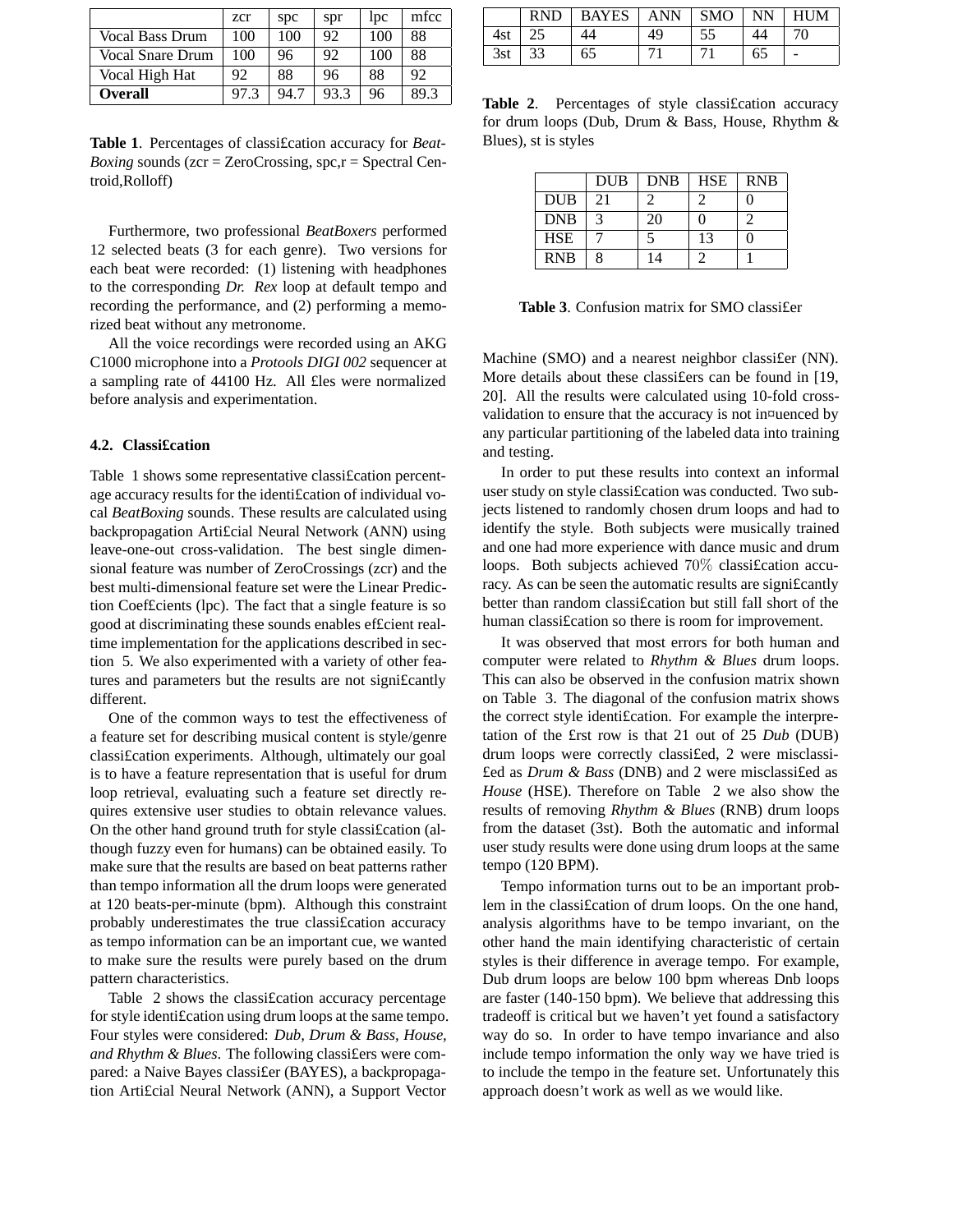Another problem that the designer of audio analysis algorithms for *BeatBoxing* and drum loops has to deal with is the dif£culty of evaluation. For example in order to evaluate *BeatBoxing* transcription or drum loop analysis extensive user annotations need to be provided as ground truth. In some cases these annotations can be extremely time consuming and therefore it is faster and more useful to just use the ear for qualitative evaluations. In this work we choose a combination of both approaches: whenever it was possible we conducted experiments and generated numbers but in many cases extensive parameter tuning and investigation of different features was done experimentally and subjectively.

# **5. IMPLEMENTATION-APPLICATIONS**

A large variety of great software tools were used for this work. The feature extraction and classi£cation were performed using Marsyas<sup>4</sup> a free software framework for audio analysis as well as Matlab. The Audacity <sup>5</sup> audio editor was also used. For some of the classi£cation experiments the Weka [20] machine learning toolbox was utilized.

In addition, two prototype applications were developed to demonstrate the potential of Query-by-BeatBoxing. The *Bionic BeatBoxing Voice Processor*isthe front-end to recording and analyzing vocal percussion. The analyzed signal can then be used to initialize *Musescape* which is a direct soni£cation tool for browsing music.

#### **5.1. Bionic BeatBoxing Voice Processor**

The *Bionic Beatbox Voice Processor* (BBVP) is a custom built GUI interface in MATLAB (shown in Figure 7) which allows a user to *BeatBox* into a microphone and use the interface to transform the voiced beat into a professional high quality drum loop using existing prerecorded audio samples. The voiced beat is parsed into individual vocal hits and compared to a user-speci£c training set of data. Each vocal burst is classi£ed and the appropriate real drum sound is transplanted into the loop. The user has the ability to map any vocal sound to any WAV £le sample which enables a variety of creative possibilities. This way we can alternate between *BeatBoxing* and drum loops easily. In addition, the interface can be used to evaluate the performance of different features for classi£cation in a qualitative rather than quantitative way.

When 'record' is clicked, the software starts acquiring the audio input from the soundcard. The sampling rate of the data acquisition is £xed at 44100 Hz. To help the user stay in tempo, a click track can be generated.

The 'Process Beat' button trigger the transformation of the voice input into a real drum loop. First the timedomain signals are analyzed to £nd the start and end points of each individual *beatbox* sound burst. These points are used later to determine where to place the drum samples.

# **Bionic BeatBox Voice Processor**



**Figure 7**. Bionic BeatBox Voice Processor Matlab GUI interface

The sound £le is de-noised and thresholding is used to locate the voice bursts. The threshold can be adjusted using the "Sensitivity" slider to accommodate differences in background noise and magnitude of the *BeatBoxing* sounds.

Once the beat is parsed into bursts, a classi£cation algorithm is used in order to identify each type of vocal hit. A back-propagation neural network based on a ZeroCrossings feature is used. The choice of this feature was based on the experiments described in section 4. Using a single feature allows quick results for this real time application. The user must "train" the neural net with 4 sounds for each type of vocal hit. Each sound must be performed £ve times, creating the necessary training data. After the vocal hits are identi£ed, appropriate mappings can be made based on selected sound £les containing individual drum samples.

After the beat is processed, and the appropriate identi- £ed beats are mapped accordingly, the new enhanced beat is ready to be played. The user has a dry/wet mix option to hear the processed loop. If the slider is all the way dry when the 'Play' button is pressed, only the original voiced beatbox will be heard. If the slider is all the way wet, only the transformed beat will be played. The playback can also be in£nitely looped with the 'loop' button. The analyzed information (tempo, features, individual drum sounds) can be saved for later use with other applications, such as *MuseScape* and the transformed query with the "real" drum sounds can be saved as a new audio £le.

<sup>4</sup> http://marsyas.sourceforge.net

<sup>5</sup> http://audacity.sourceforge.net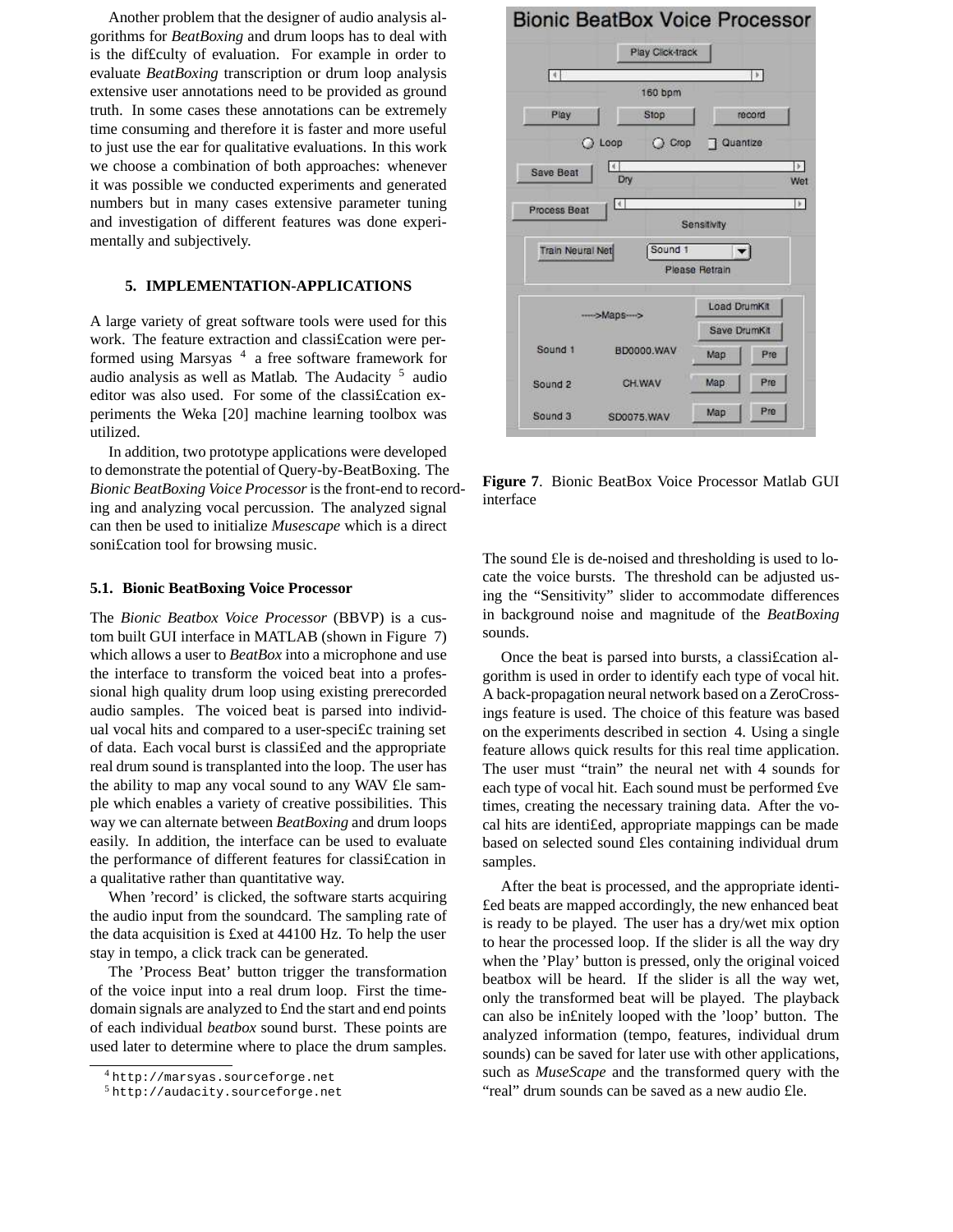

**Figure 8**. Musescape drum loop browser

### **5.2. Musescape**

*Musescape* is a direct soni£cation interface for browsing large collections of music. In most existing retrieval software the users £rst adjust the parameters of their query, then click a "Submit" button and a playlist of relevant results is returned. In contrast, the main idea in *Musescape* is to provide continuous aural feedback that corresponds directly to the actions of the user (direct soni£cation). For example, when the user sets the tempo to 120 beats-perminute (bpm) and selects the Dub style there is immediate feedback about what these values represent by hearing a corresponding drum loop. Sound is always playing and no "Submit/Search" button is used. Figure 8 shows a screenshot of *Musescape* used for the browsing of drum loops and *BeatBoxing* loops. A mixing slider can be used to cross-fade between different loops in a similar fashion to a DJ mixing console. The user can record a *BeatBoxing* loop using the *Bionic BeatBoxing Voice Processor* which is subsequently analyzed for tempo and style information as described above. The extracted tempo/style information is then utilized to initialize *Musescape* to a particular region of the drum loop collection. More information about *Musescape* and an music browsing evaluation user study can be found in [21]. A position paper arguing for the use of alternative interfaces to the typical Query-by-Example paradigm for MIR is [22].

## **6. DISCUSSION**

In this paper, the design and development of a Query-by-BeatBoxing system was presented. More speci£cally we describe techniques for solving the following subtasks: vocal percussion sound identi£cation, drum loop analysis and style classi£cation. Experimental results showing the potential of the proposed algorithms are provided. In addition, two user interfaces for experimentation and prototyping were developed. The *Bionic BeatBoxing Voice Processor* is used to analyze vocal percussion signals and map them to audio drum sounds in order to create drum loops. It can also be used as a front-end to *Musescape* which is a direct soni£cation audio browsing environment. We believe our work, demonstrates the great potential of using rhythm and in particular *BeatBoxing* for music information retrieval.

DJs are a particularly good target user group as they are very knowledgeable about music and are interested in the use of new technologies. In some ways, even before this work, they are prime examples of music information retrieval users. In our opinion, research in music information retrieval has until recently emphasized melodic and timbral aspects. We hope that this paper will inspire more work in exploring rhythm as a retrieval mechanism.

There are numerous directions for future research. One direction is collecting more data from multiple *BeatBoxers* performing more than the 4 styles we explored. Such a study would aid in validating our existing results. User studies of DJs using the system in live performance situations are planned for the future. The initial response of a few DJs we have shown the system has been positive.

We believe that similar techniques can be used for beat retrieval of Indian music, especially tabla *theka's* (cycles) [9] and we are planning to explore that direction. In general, the use of MIR techniques in live performance is of particular interest. The development of domain speci£c query methods and retrieval systems is another goal for the future of MIR which until now has mainly concentrated on western art and popular music.

One of the most unexplored and challenging aspects of this work is the similarity of beat patterns by humans. Although we have some intuitive understanding of the process, more detailed experimentation with human subjects is required. The tradeoff of using tempo information or not is a typical example were our knowledge of how human perception works is incomplete. *Musescape* is a perfect tool to collect relevance and similarity information just by logging user interactions with the system. For example it is easy to explore how long subjects remember a particular rhythm and which rhythms are similar.

Another important direction is the exploration feature extraction based on each seperate subband of the wavelet analysis. We believe that high level structural representations of rhythm patterns are essential for this task and there is a lot of future work to be done in this area. There is a large legacy in rhythm analysis and representations for the analysis of symbolic data [23] which we would like to connect with automatic audio analysis method such as the ones described in this paper.

We hope, that one day MIR techniques will be as indispensable to DJs as records and turntables are today.

# **Acknowledgments**

We would like to thank Joel Fieber for his help in implementing the *Bionic BeatBox Voice Processor* and Andreye Ermolinskyi for his help with *Musescape*. Many thanks to Adam Tindale for his help in implementing Neural Networks and feature extraction in Matlab. Thanks to Andrew Schloss, Peter Driessen and Wu-Sheng Lu for technical support and discussions.